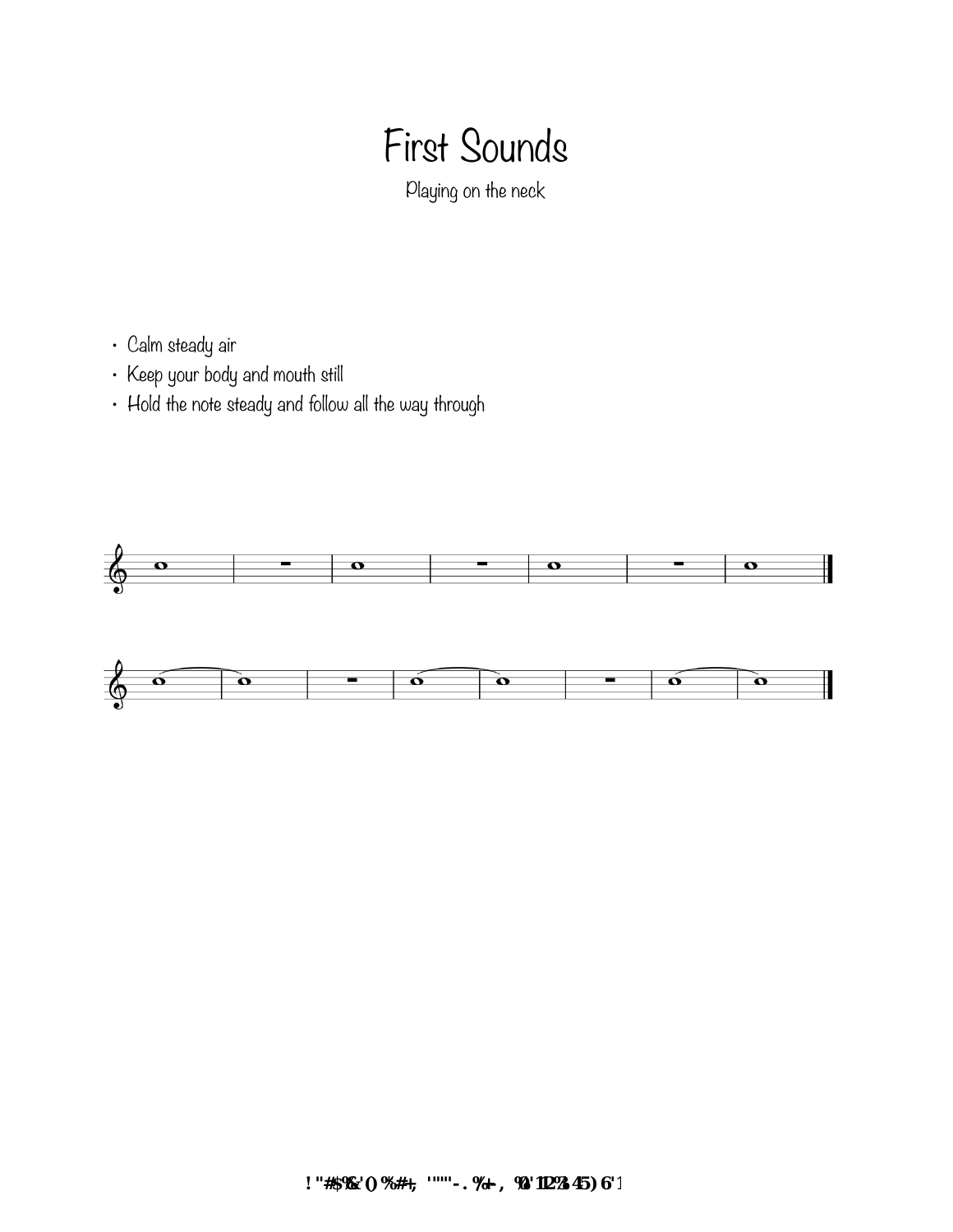First notes on the horn!!!!

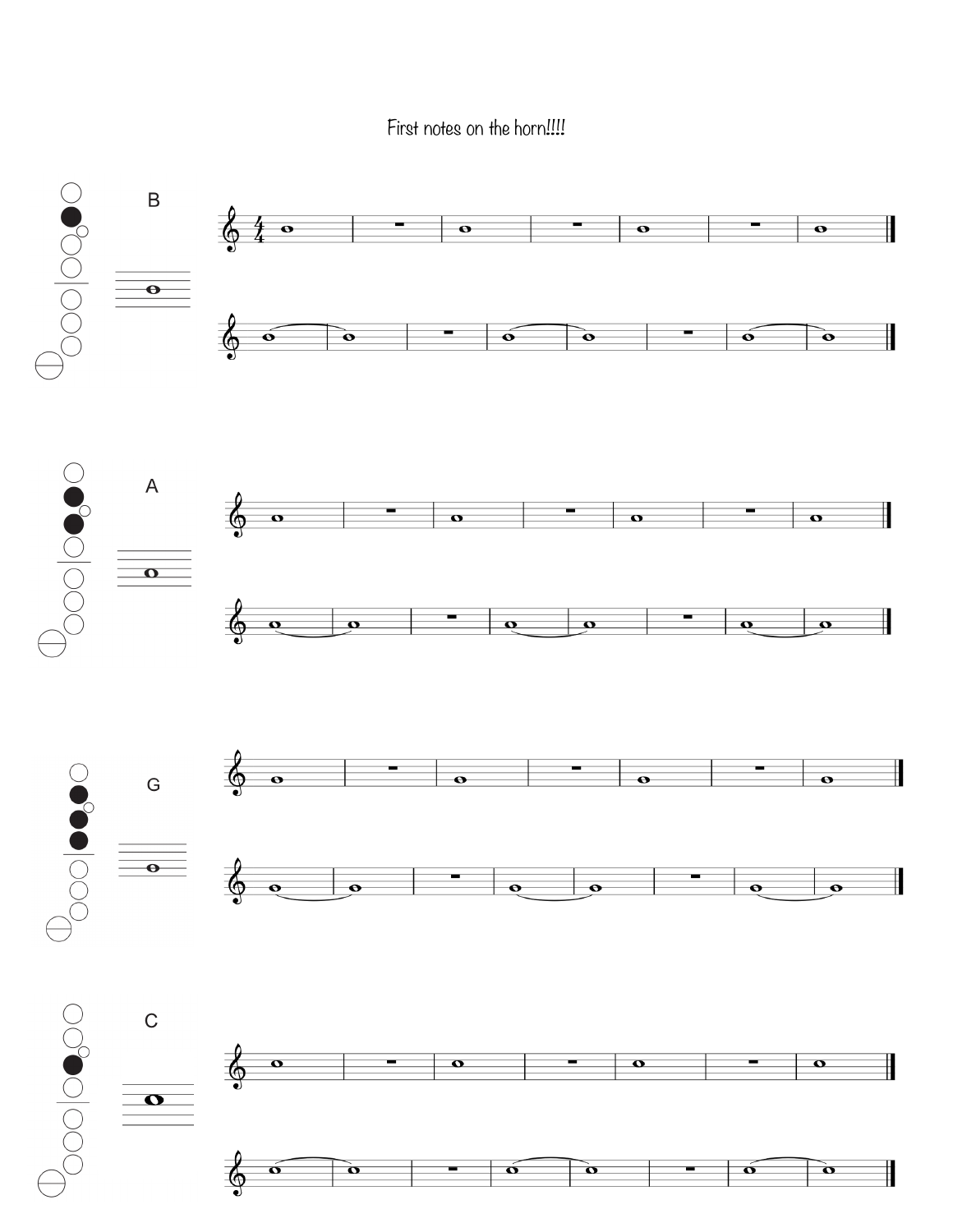







*u* "#\$%&'()%#+, '""'-. %+-, %O'112%345)6'1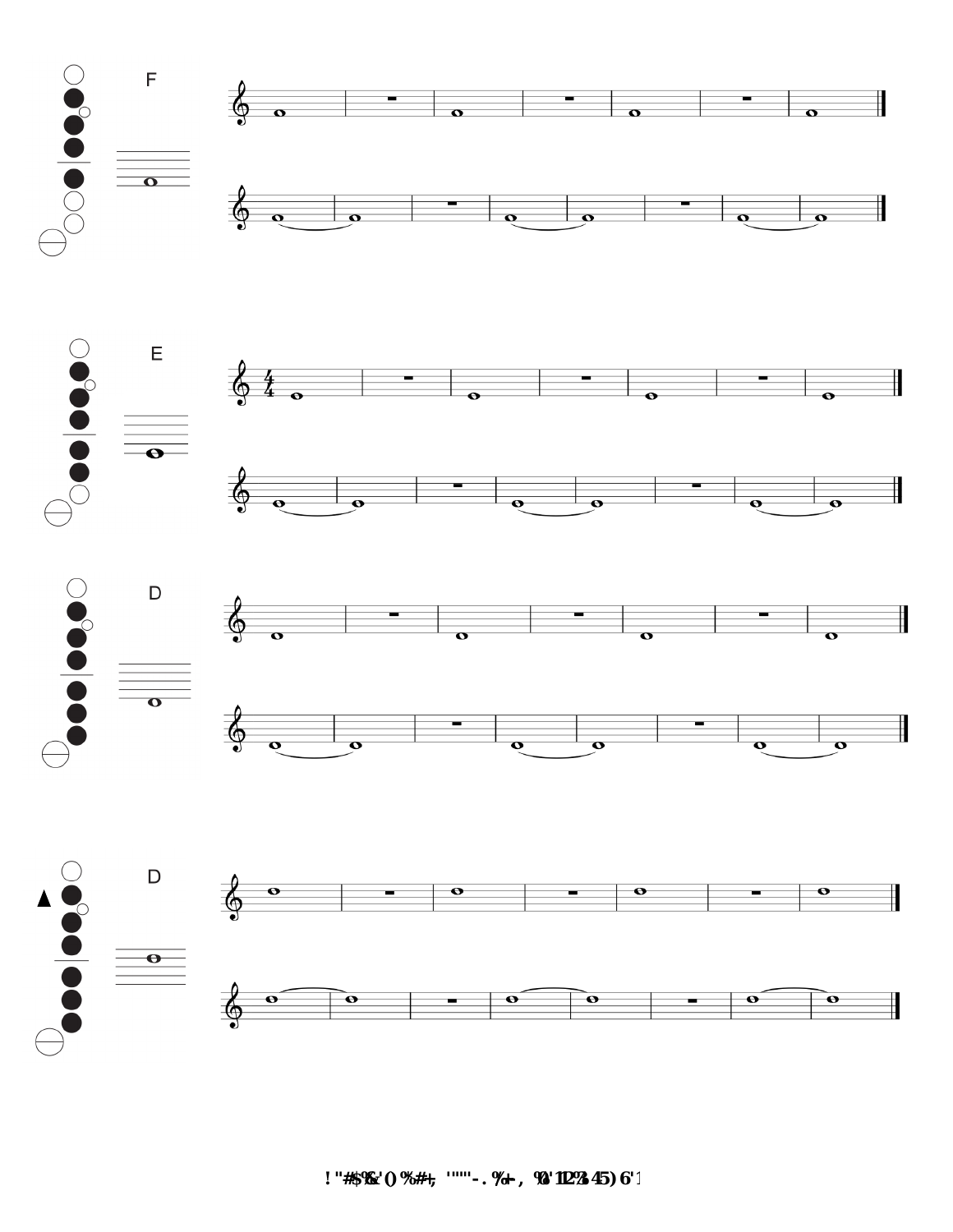## Articulation (Using your tongue)

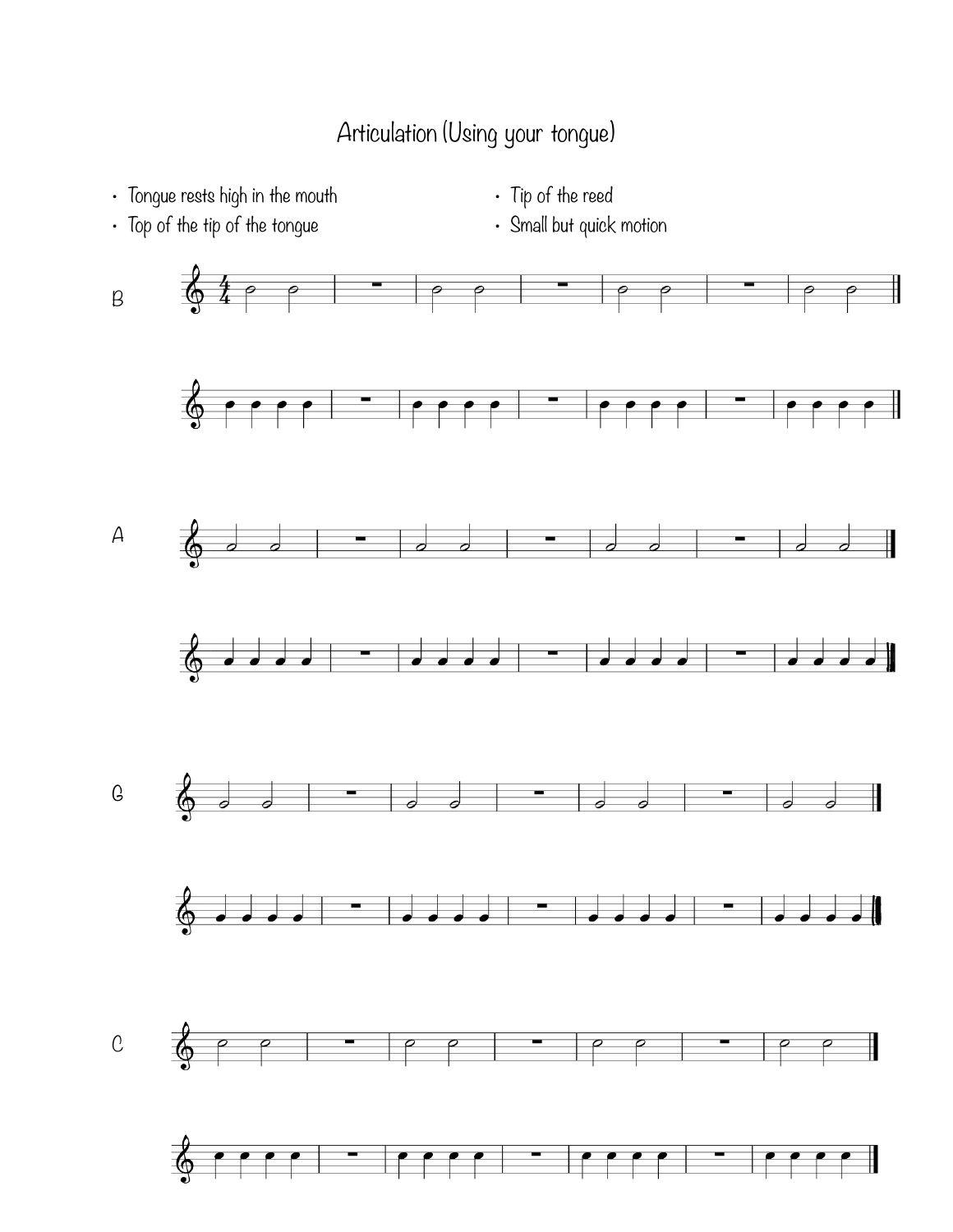

 $!$  "#\$%&'()%#+, '""'-. %+-, %O'112%345)6'1